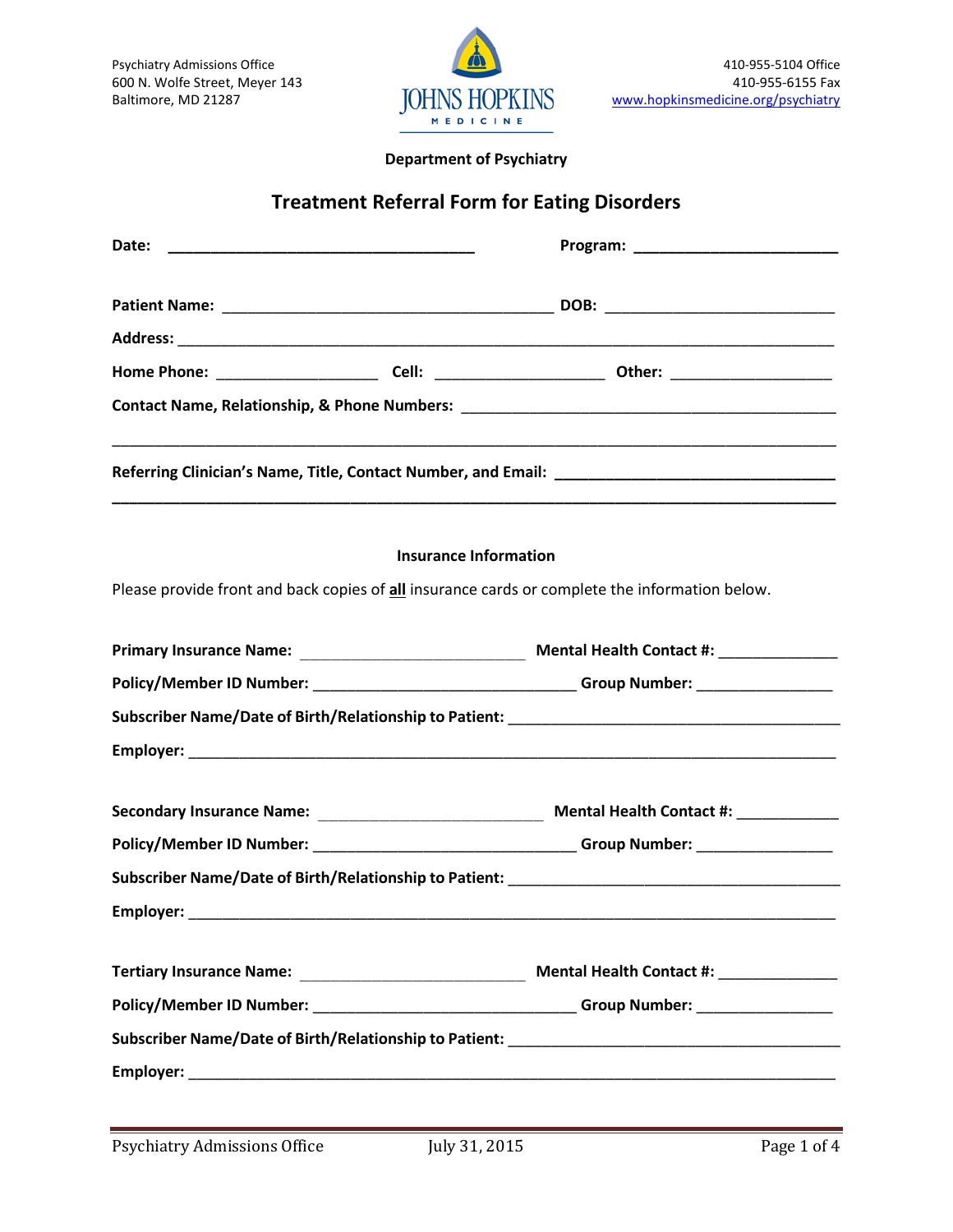#### **INITIAL INTAKE ASSESSMENT**

#### **DIAGNOSIS:**

| REASON FOR ADMISSION: (Or attach background and recent history, EKG if appropriate, and<br>recent clinical notes and labs). Include specific eating behaviors for the past six months, recent<br>weight gain/loss. Please check and indicate frequency: |  |  |  |  |  |  |  |
|---------------------------------------------------------------------------------------------------------------------------------------------------------------------------------------------------------------------------------------------------------|--|--|--|--|--|--|--|
|                                                                                                                                                                                                                                                         |  |  |  |  |  |  |  |
| □ Recent Weight Loss/Gain in past 6 months: □ Yes □ No If yes, Amount _________                                                                                                                                                                         |  |  |  |  |  |  |  |
| □ Excessive Exercising _______ □ Diuretics __________                                                                                                                                                                                                   |  |  |  |  |  |  |  |
|                                                                                                                                                                                                                                                         |  |  |  |  |  |  |  |
|                                                                                                                                                                                                                                                         |  |  |  |  |  |  |  |
|                                                                                                                                                                                                                                                         |  |  |  |  |  |  |  |
|                                                                                                                                                                                                                                                         |  |  |  |  |  |  |  |
|                                                                                                                                                                                                                                                         |  |  |  |  |  |  |  |
|                                                                                                                                                                                                                                                         |  |  |  |  |  |  |  |
|                                                                                                                                                                                                                                                         |  |  |  |  |  |  |  |
|                                                                                                                                                                                                                                                         |  |  |  |  |  |  |  |
|                                                                                                                                                                                                                                                         |  |  |  |  |  |  |  |
|                                                                                                                                                                                                                                                         |  |  |  |  |  |  |  |
|                                                                                                                                                                                                                                                         |  |  |  |  |  |  |  |
|                                                                                                                                                                                                                                                         |  |  |  |  |  |  |  |
|                                                                                                                                                                                                                                                         |  |  |  |  |  |  |  |
|                                                                                                                                                                                                                                                         |  |  |  |  |  |  |  |
|                                                                                                                                                                                                                                                         |  |  |  |  |  |  |  |
|                                                                                                                                                                                                                                                         |  |  |  |  |  |  |  |
|                                                                                                                                                                                                                                                         |  |  |  |  |  |  |  |
|                                                                                                                                                                                                                                                         |  |  |  |  |  |  |  |
|                                                                                                                                                                                                                                                         |  |  |  |  |  |  |  |
|                                                                                                                                                                                                                                                         |  |  |  |  |  |  |  |
|                                                                                                                                                                                                                                                         |  |  |  |  |  |  |  |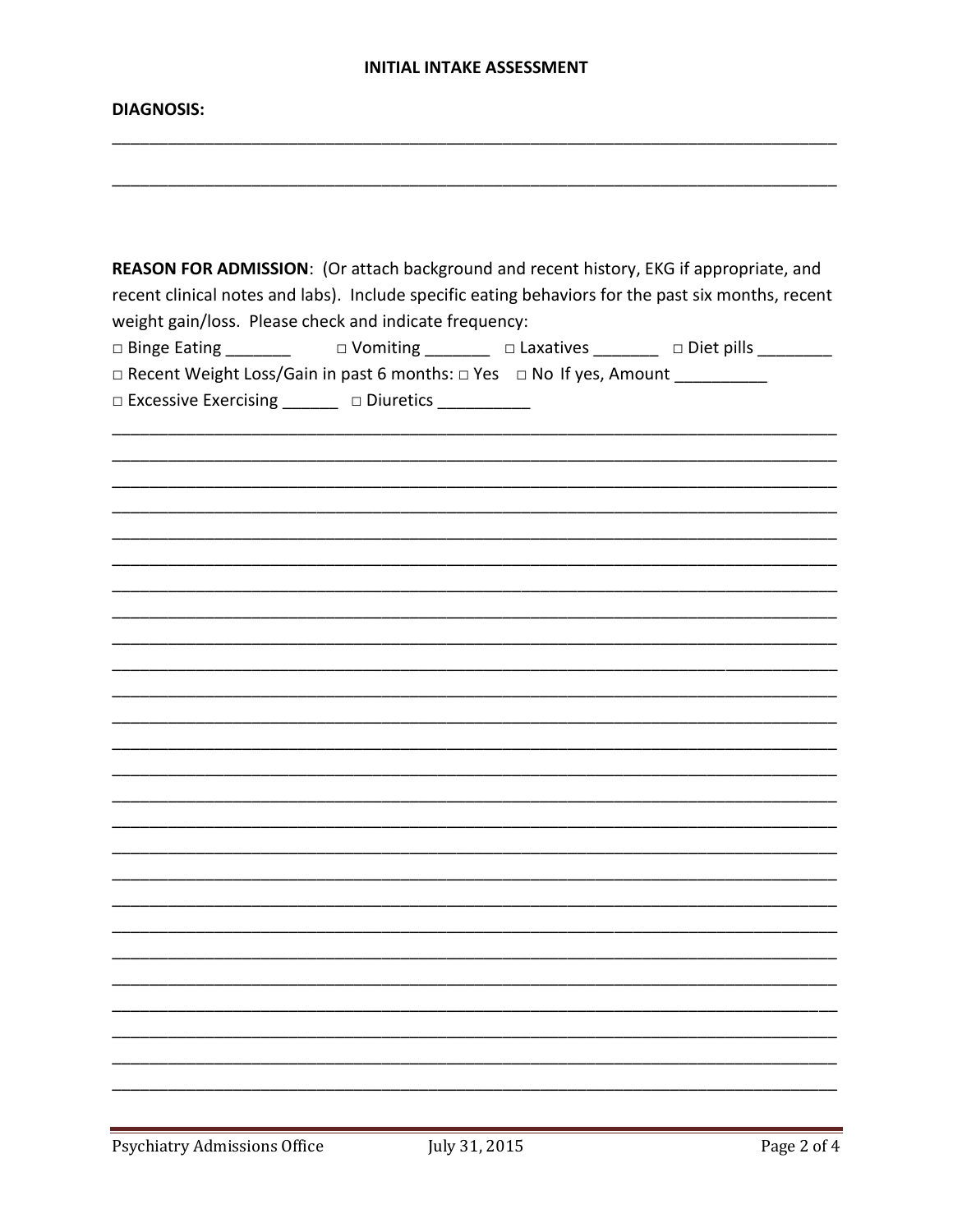### PAST PSYCHIATRIC HISTORY

|    | 4. History of Suicide Attempts, Homicidal Ideation, History of Aggressive Behavior or Self Injurious |  |  |  |  |  |
|----|------------------------------------------------------------------------------------------------------|--|--|--|--|--|
|    |                                                                                                      |  |  |  |  |  |
|    | 6. History of Sexual Abuse, Physical Abuse, Sexual Acting Out Behavior:                              |  |  |  |  |  |
| 7. | Legal History:                                                                                       |  |  |  |  |  |
|    |                                                                                                      |  |  |  |  |  |